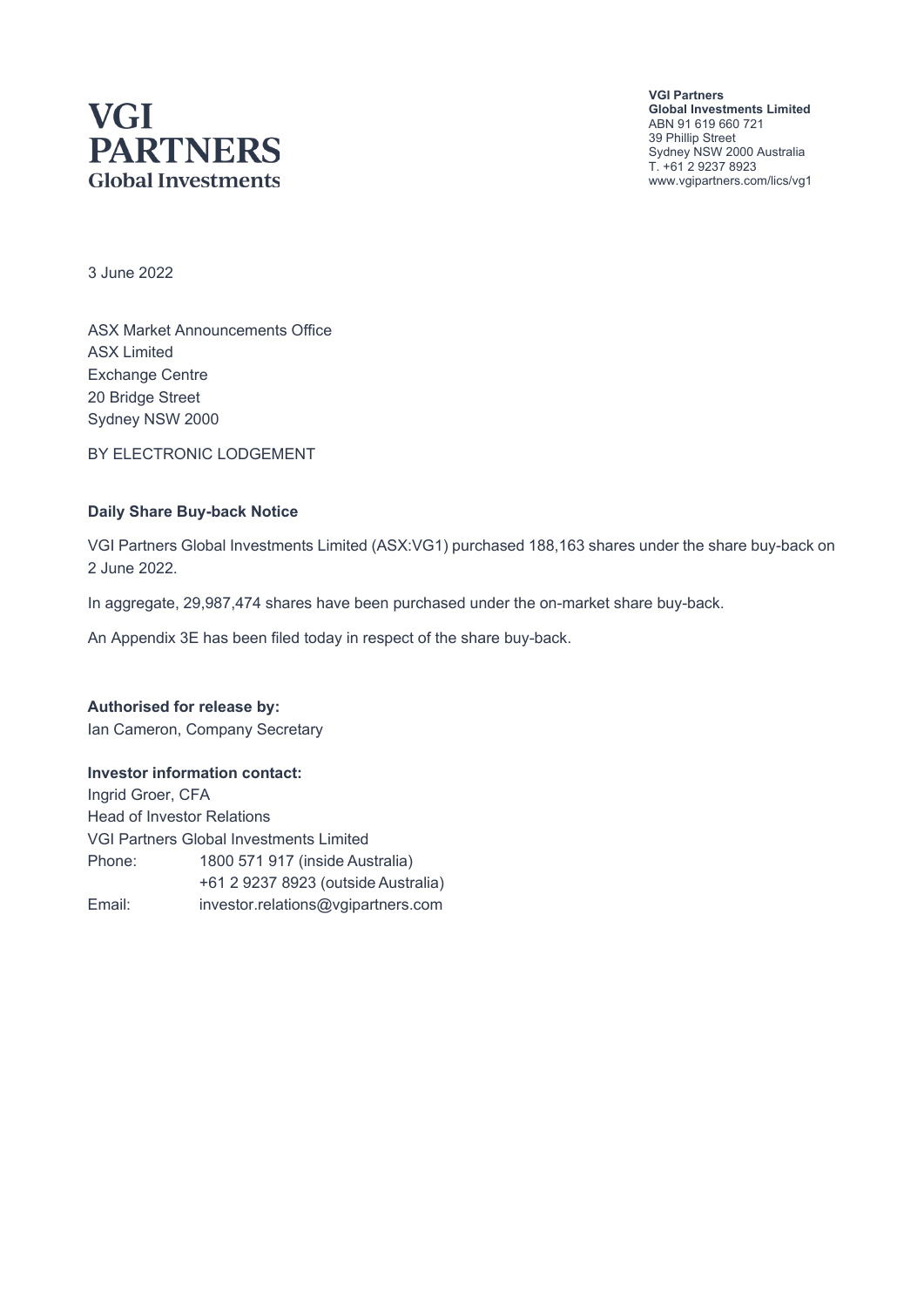*Rule 3.8A*

# **Appendix 3E**

## **Daily share buy-back notice (***except* **minimum holding buy-back and selective buy-back)**

*Information and documents given to ASX become ASX's property and may be made public.* Introduced 1/9/99. Origin: rule 3.6, Appendix 7C. Amended 30/9/2001, 11/01/10

| Name of entity                                 | ABN/ARSN       |  |
|------------------------------------------------|----------------|--|
| <b>NGI Partners Global Investments Limited</b> | 91 619 660 721 |  |

We (the entity) give ASX the following information.

#### **Information about buy-back**

1 Type of buy-back On-market buy-back within 10/12 limit

2 Date Appendix 3C was given to ASX

18 August 2020

### **Total of all shares/units bought back, or in relation to which acceptances have been received, before, and on, previous day**

|   |                                                                                                                                              | <b>Before previous</b><br>day | Previous day |
|---|----------------------------------------------------------------------------------------------------------------------------------------------|-------------------------------|--------------|
| 3 | Number of shares/units bought<br>back or if buy-back is an equal<br>access scheme, in relation to<br>which acceptances have been<br>received | 29,799,311                    | 188,163      |
|   | Total consideration paid<br>or<br>payable for the shares/units                                                                               | \$66,094,761.03               | \$293,931.03 |

<sup>+</sup> See chapter 19 for defined terms.